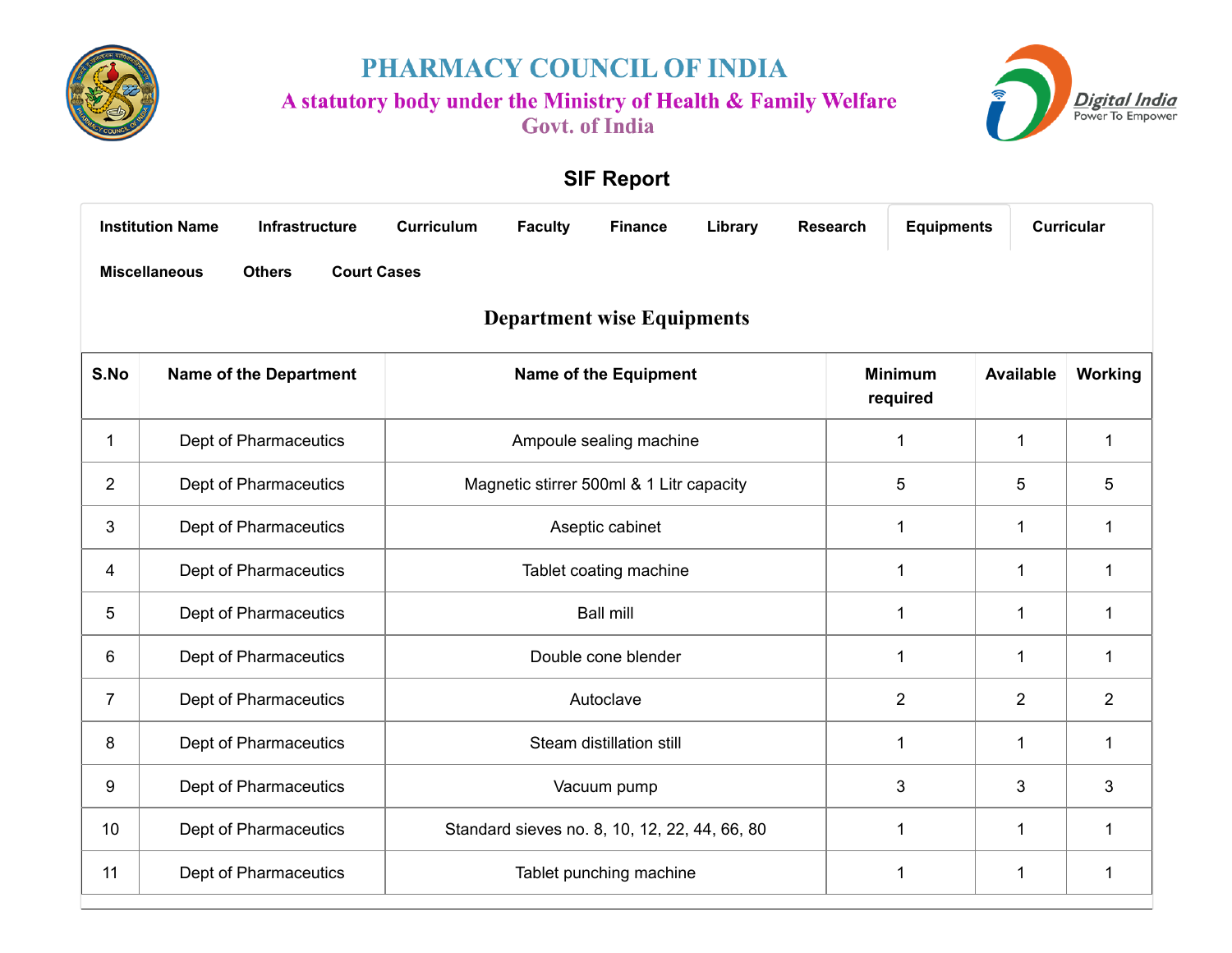| S.No | <b>Name of the Department</b> | <b>Name of the Equipment</b>           | <b>Minimum</b><br>required | <b>Available</b> | Working        |
|------|-------------------------------|----------------------------------------|----------------------------|------------------|----------------|
| 12   | Dept of Pharmaceutics         | Capsule filling machine                | 1                          | 1                | 1              |
| 13   | Dept of Pharmaceutics         | Ampoules washing machine               | $\mathbf{1}$               | 1                | 1              |
| 14   | Dept of Pharmaceutics         | <b>Tablet Disintegration apparatus</b> | $\overline{2}$             | $\overline{2}$   | $\overline{2}$ |
| 15   | Dept of Pharmaceutics         | Hardness tester                        | 5                          | $\overline{2}$   | $\overline{2}$ |
| 16   | Dept of Pharmaceutics         | Friability test apparatus              | $\overline{2}$             | $\overline{2}$   | $\overline{2}$ |
| 17   | Dept of Pharmaceutics         | Clarity test apparatus                 | 1                          | $\overline{2}$   | $\overline{2}$ |
| 18   | Dept of Pharmaceutics         | <b>BOD</b> Incubator                   | $\mathbf 1$                | 1                | 1              |
| 19   | Dept of Pharmaceutics         | Digital pH meter                       | 5                          | 5                | 5              |
| 20   | Dept of Pharmaceutics         | <b>Bulk density</b>                    | 1                          | 1                | 1              |
| 21   | Dept of Pharmaceutics         | Hot plate                              | 5                          | 5                | 5              |
| 22   | Dept of Pharmaceutics         | <b>Humidity Chambers</b>               | $\mathbf{1}$               | $\mathbf 0$      | 0              |
| 23   | Dept of Pharmaceutics         | Tray dryer                             | 1                          | $\mathbf 1$      | 1              |
| 24   | Dept of Pharmaceutics         | Moisture balance                       | 1                          | 1                | 1              |
| 25   | Dept of Pharmaceutics         | Water bath                             | 5                          | 5                | 5              |
| 26   | Dept of Pharmaceutics         | Ointment filling machine               | $\mathbf 1$                | $\mathbf{1}$     | $\mathbf 1$    |
| 27   | Dept of Pharmaceutics         | Capsule counter                        | $\overline{2}$             | $\mathbf{1}$     | $\mathbf{1}$   |
| 28   | Dept of Pharmaceutics         | Homoginizer                            | 5                          | 5                | 5              |
| 29   | Dept of Pharmaceutics         | Digital balance                        | $5\phantom{.0}$            | 5                | 5              |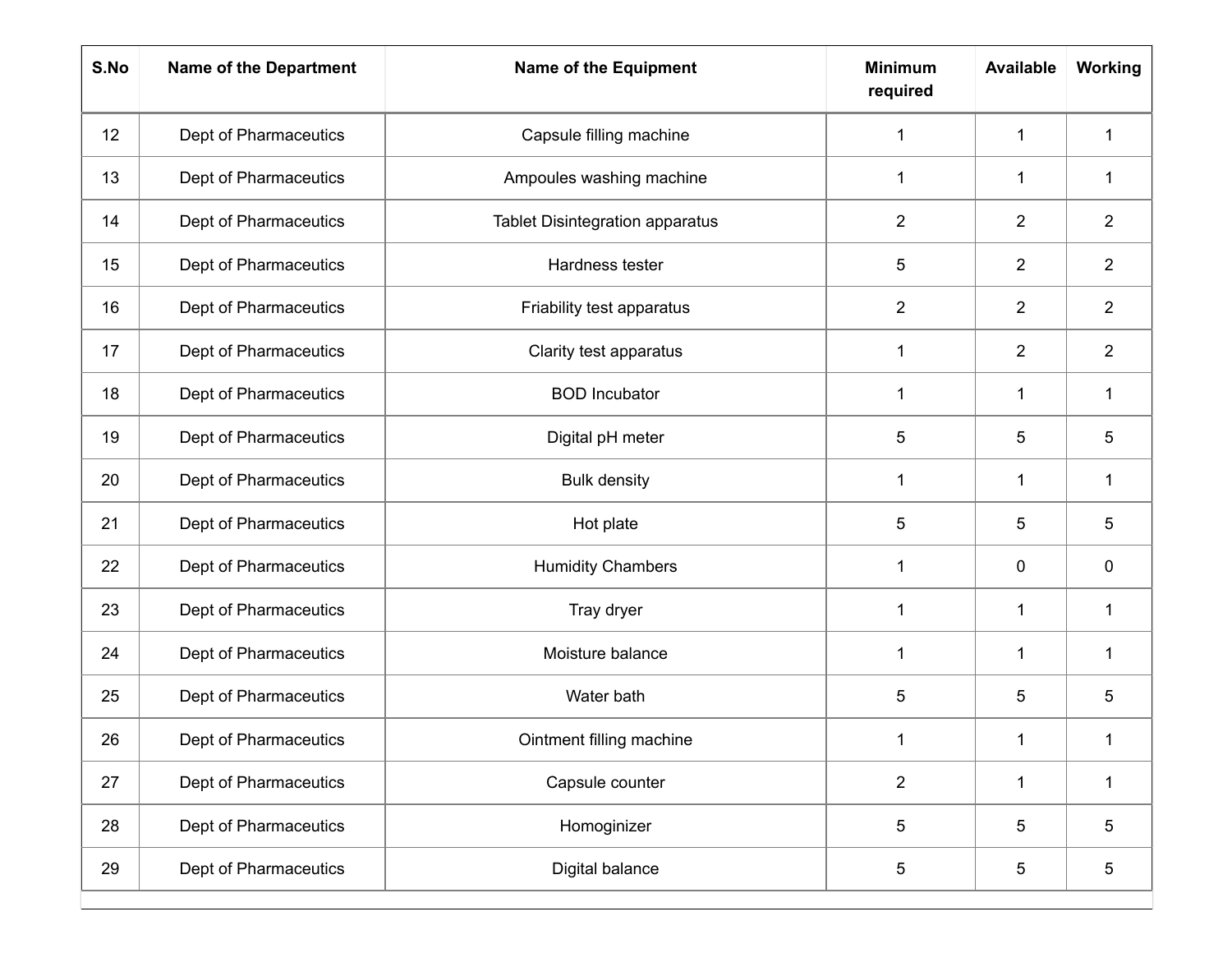| S.No | <b>Name of the Department</b> | <b>Name of the Equipment</b>             | <b>Minimum</b><br>required | <b>Available</b> | <b>Working</b> |
|------|-------------------------------|------------------------------------------|----------------------------|------------------|----------------|
| 30   | Dept of Pharmaceutics         | Microscope                               | 30                         | 10               | 10             |
| 31   | Dept of Pharmaceutics         | Stage and eye piece micrometers          | 30                         | 10               | 10             |
| 32   | Dept of Pharmaceutics         | Brookfileld viscometer                   | 1                          | $\mathbf 1$      | $\mathbf{1}$   |
| 33   | Dept of Pharmaceutics         | Sieve Shaker Machine                     | 1                          | 1                | $\mathbf 1$    |
| 34   | Dept of Pharmaceutics         | <b>Extractive Distillator</b>            | $\mathbf{1}$               | $\mathbf 1$      | $\mathbf{1}$   |
| 35   | Dept of Pharmaceutics         | <b>Mechanical Stirrer</b>                | 5                          | 5                | 5              |
| 36   | Dept of Pharmaceutics         | Suppository mold                         | 25                         | 10               | 10             |
| 37   | Dept of Pharmaceutics         | <b>Ultra Sonicator</b>                   | 4                          | $\pmb{0}$        | $\pmb{0}$      |
| 38   | Dept of Pharmaceutics         | Sterility tester                         | 1                          | $\mathbf 1$      | $\mathbf 1$    |
| 39   | Dept of Pharmaceutics         | Franz Diffusion cell                     | 5                          | $\mathbf 0$      | 0              |
| 40   | Dept of Pharmaceutics         | Hot Air Oven                             | 5                          | 5                | 5              |
| 41   | Dept of Pharmaceutics         | <b>Tablet Dissolution test apparatus</b> | $\overline{2}$             | $\mathbf 1$      | 1              |
| 42   | Dept of Pharmaceutics         | Mortar and Pestle                        | 40                         | 40               | 40             |
| 43   | Dept of Pharmaceutics         | Milli Pore Filter                        | $\mathbf 1$                | 1                | $\mathbf 1$    |
| 44   | Dept of Pharmaceutics         | Vacuum Distillator                       | $\overline{2}$             | 1                |                |
| 45   | Dept of Pharmaceutics         | Desiccators                              | 5                          | 5                | 5              |
| 46   | Dept of Pharmaceutics         | Refrigerator                             | $\overline{2}$             | $\overline{2}$   | $\overline{2}$ |
| 47   | Dept of Pharmaceutics         | Tincture press                           | $\overline{2}$             | $\overline{2}$   | $\overline{2}$ |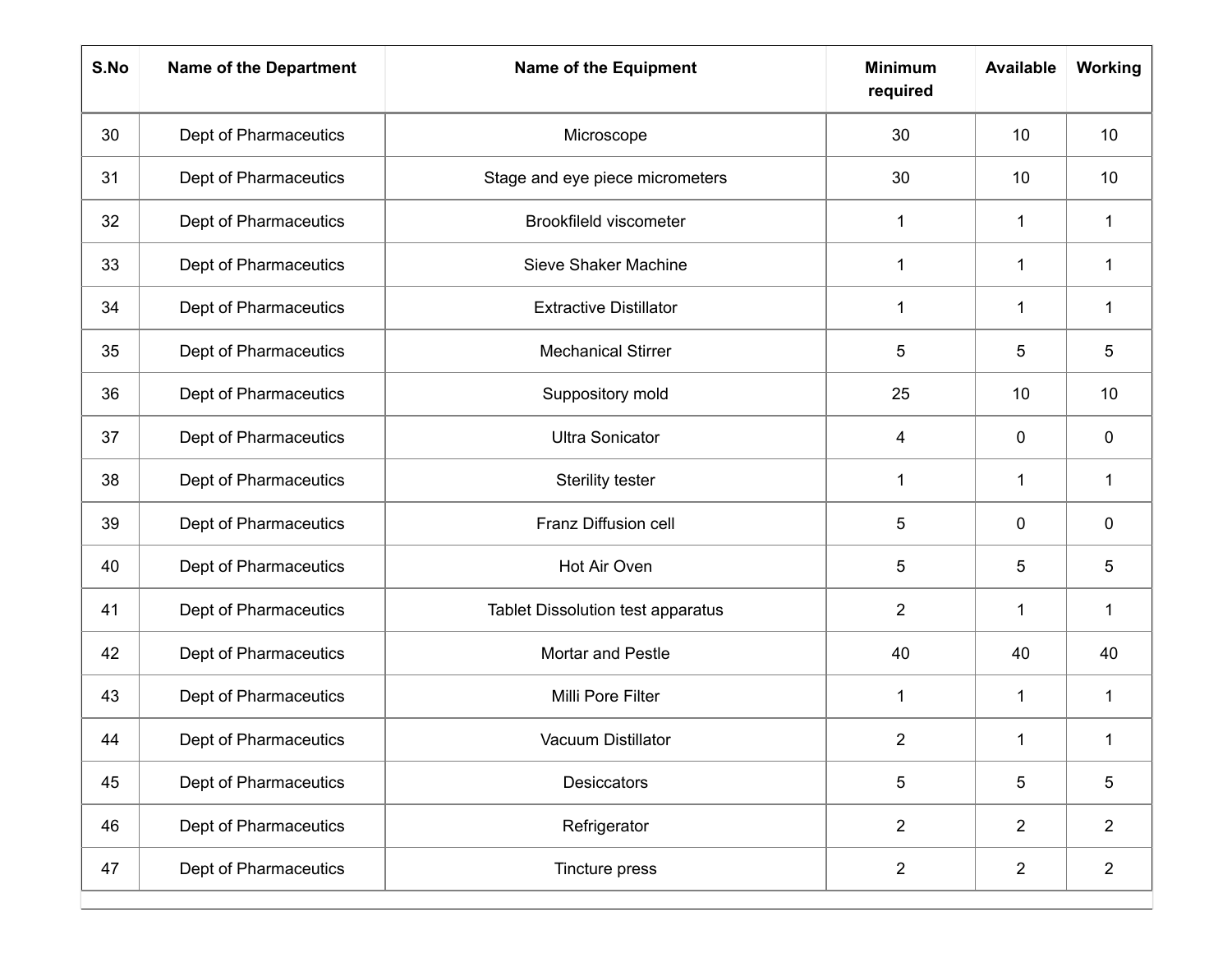| S.No | <b>Name of the Department</b>       | <b>Name of the Equipment</b>          | <b>Minimum</b><br>required | <b>Available</b> | Working        |
|------|-------------------------------------|---------------------------------------|----------------------------|------------------|----------------|
| 48   | Dept of Pharmaceutics               | Centrifuge                            | $\overline{2}$             | $\mathbf 1$      | $\mathbf 1$    |
| 49   | Dept of Pharmaceutics               | <b>Colony Counter</b>                 | 1                          | 1                | 1              |
| 50   | Dept of Pharmaceutics               | Antibiotic Zone Rader                 | $\mathbf 1$                | 1                | $\mathbf{1}$   |
| 51   | Dept of Pharmaceutics               | Laminar Air Flow                      | 1                          | 1                | $\mathbf 1$    |
| 52   | Dept of Pharmaceutics               | Micropipette single & Multi Channeled | 4                          | 4                | 4              |
| 53   | Dept of Pharmaceutics               | <b>UV Cabinet</b>                     | $\overline{2}$             | 1                | $\mathbf{1}$   |
| 54   | Dept of Pharmaceutical<br>Chemistry | Refractometer                         | 1                          | 1                | 1              |
| 55   | Dept of Pharmaceutical<br>Chemistry | Polarimeter                           | 1                          | 1                | 1              |
| 56   | Dept of Pharmaceutical<br>Chemistry | Photoelectric colorimeter             | 1                          | 1                | $\mathbf 1$    |
| 57   | Dept of Pharmaceutical<br>Chemistry | Atomic model set                      | $\overline{2}$             | $\overline{2}$   | $\overline{2}$ |
| 58   | Dept of Pharmaceutical<br>Chemistry | Electronic balance                    | $\overline{2}$             | $\overline{2}$   | $\overline{2}$ |
| 59   | Dept of Pharmaceutical<br>Chemistry | Periodic table chart                  | Adequate                   | $\overline{2}$   | $\overline{2}$ |
| 60   | Dept of Pharmaceutical<br>Chemistry | Hot plates                            | $\bf 8$                    | $\,8\,$          | 8              |
| 61   | Dept of Pharmaceutical<br>Chemistry | Oven                                  | 5                          | 5                | 5              |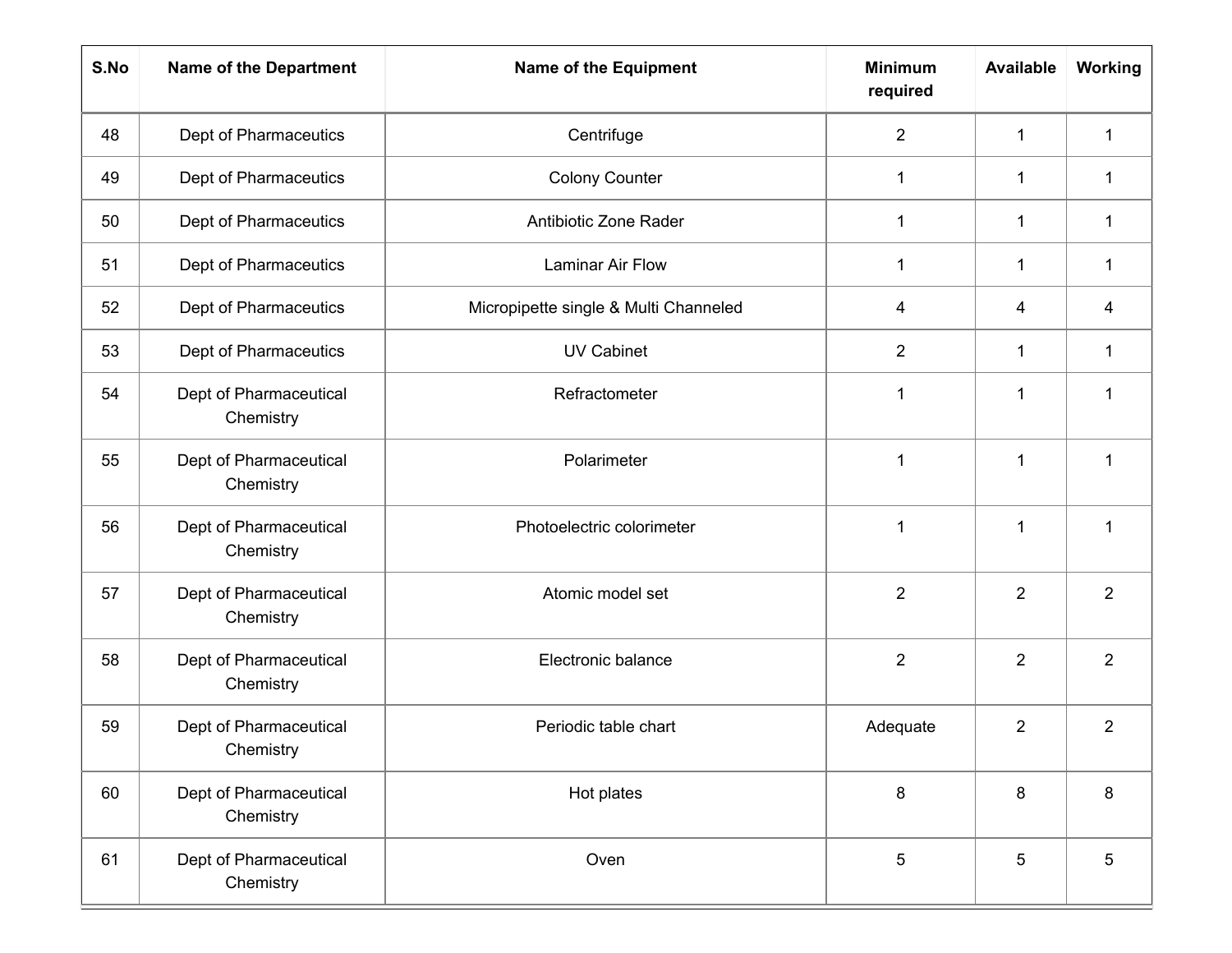| S.No | <b>Name of the Department</b>       | <b>Name of the Equipment</b>          | <b>Minimum</b><br>required | <b>Available</b> | Working         |
|------|-------------------------------------|---------------------------------------|----------------------------|------------------|-----------------|
| 62   | Dept of Pharmaceutical<br>Chemistry | Refrigerator                          | $\overline{2}$             | $\overline{2}$   | $\overline{2}$  |
| 63   | Dept of Pharmaceutical<br>Chemistry | Analytical Balances for demonstration | 5                          | 5                | 5               |
| 64   | Dept of Pharmaceutical<br>Chemistry | Digital balance 10mg sensitivity      | 5                          | 5                | 5               |
| 65   | Dept of Pharmaceutical<br>Chemistry | Suction pumps                         | 5                          | 5                | 5               |
| 66   | Dept of Pharmaceutical<br>Chemistry | Muffle Furnace                        | $\overline{2}$             | $\overline{2}$   | $\overline{2}$  |
| 67   | Dept of Pharmaceutical<br>Chemistry | <b>Mechanical Stirrers</b>            | 5                          | 5                | 5               |
| 68   | Dept of Pharmaceutical<br>Chemistry | Magnetic Stirrers with Thermostat     | 10                         | 10               | 10 <sup>°</sup> |
| 69   | Dept of Pharmaceutical<br>Chemistry | Vacuum Pump                           | $\overline{2}$             | $\overline{2}$   | $\overline{2}$  |
| 70   | Dept of Pharmaceutical<br>Chemistry | Digital pH meter                      | 5                          | 5                | 5               |
| 71   | Dept of Pharmaceutical<br>Chemistry | Microwave Oven                        | 2                          | $\overline{2}$   | 2               |
| 72   | Dept of Pharmaceutical<br>Chemistry | <b>Distillation Unit</b>              | $\overline{2}$             | $\overline{2}$   | $\overline{2}$  |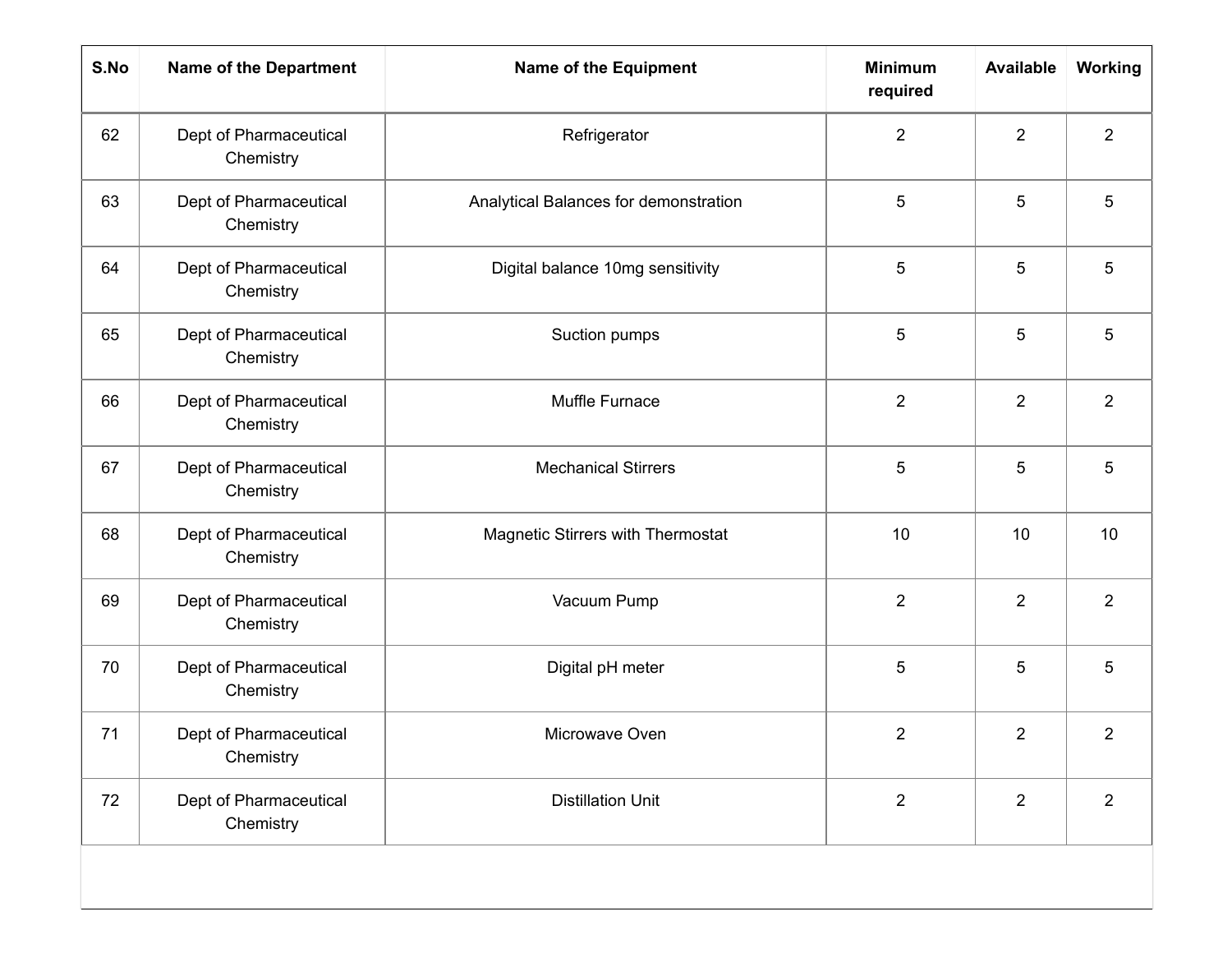| S.No | <b>Name of the Department</b>       | <b>Name of the Equipment</b>                      | <b>Minimum</b><br>required | <b>Available</b> | Working      |
|------|-------------------------------------|---------------------------------------------------|----------------------------|------------------|--------------|
| 73   | Dept of Pharmaceutical<br>Chemistry | Arsenic Limit Test Apparatus                      | 20                         | 20               | 20           |
| 74   | Dept of Pharmaceutical<br>Chemistry | Reflux flask and condenser double / triple necked | 20                         | 20               | 20           |
| 75   | Dept of Pharmaceutical<br>Chemistry | Nessler's Cylinders                               | 50                         | 50               | 50           |
| 76   | Dept of Pharmaceutical<br>Chemistry | Reflux flask and condenser single Necked          | 25                         | 25               | 25           |
| 77   | Dept of Pharmaceutical<br>Chemistry | Electronic water bath(12 holes)                   | 5                          | 5                | 5            |
| 78   | Dept of Pharmaceutical<br>Chemistry | Copper water bath                                 | 25                         | 25               | 25           |
| 79   | Dept of Pharmaceutical<br>Chemistry | Colorimeter                                       | 1                          | $\mathbf{1}$     | 1            |
| 80   | Dept of Pharmaceutical<br>Chemistry | UV- Visible Spectrophotometer                     | 1                          | $\mathbf{1}$     | $\mathbf{1}$ |
| 81   | Dept of Pharmaceutical<br>Chemistry | Flourimeter                                       | 1                          | $\mathbf{1}$     | $\mathbf 1$  |
| 82   | Dept of Pharmaceutical<br>Chemistry | Digital Balance (1mg sensitivity)                 | 1                          | $\mathbf{1}$     | $\mathbf 1$  |
| 83   | Dept of Pharmaceutical<br>Chemistry | Nephelo Turbidity meter                           | $\mathbf{1}$               | $\mathbf{1}$     | $\mathbf 1$  |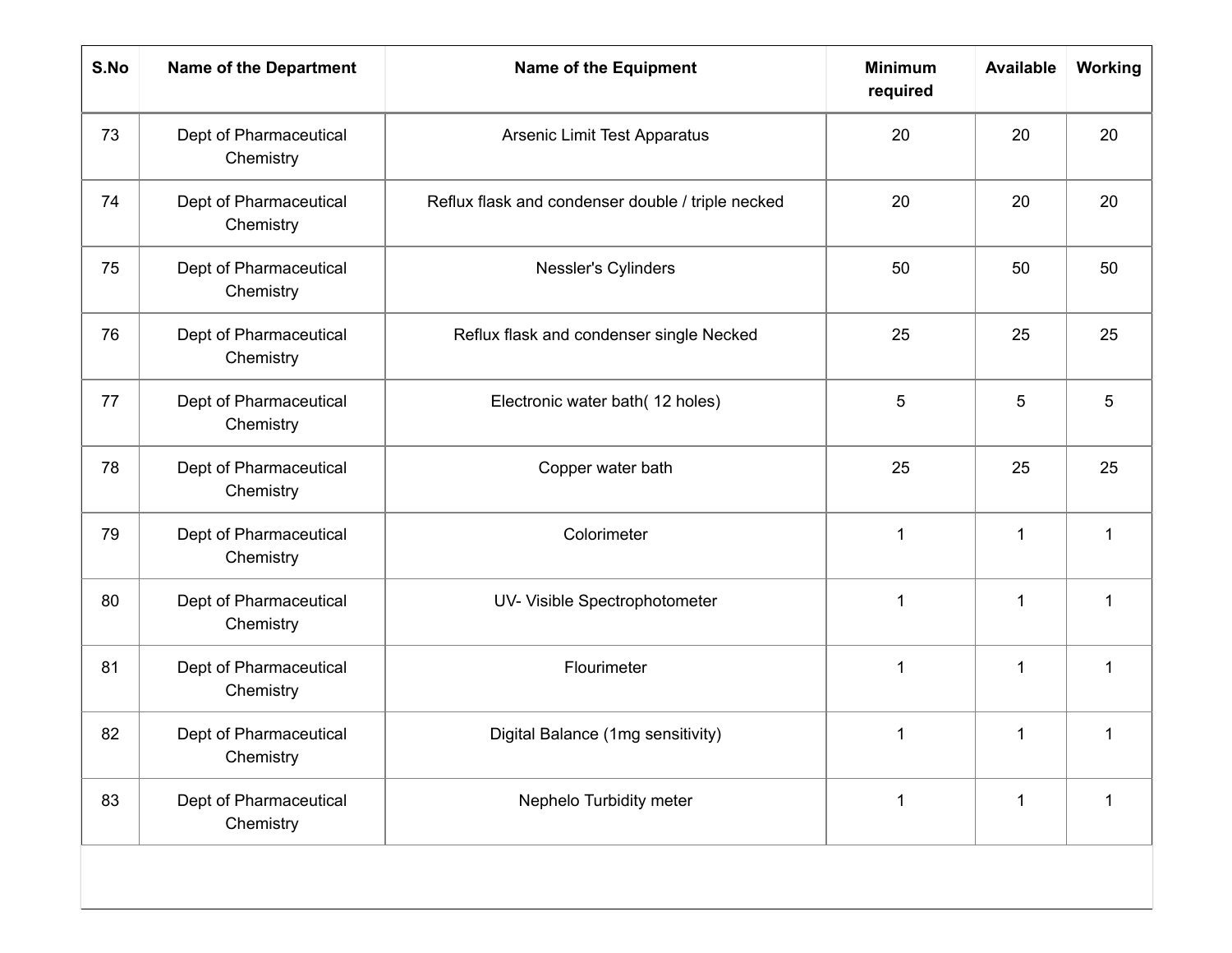| S.No | <b>Name of the Department</b>       | <b>Name of the Equipment</b>                                    | <b>Minimum</b><br>required | <b>Available</b> | Working      |
|------|-------------------------------------|-----------------------------------------------------------------|----------------------------|------------------|--------------|
| 84   | Dept of Pharmaceutical<br>Chemistry | Flame Photometer                                                | 1                          | 1                | 1            |
| 85   | Dept of Pharmaceutical<br>Chemistry | Potentiometer                                                   | 1                          | 1                | $\mathbf{1}$ |
| 86   | Dept of Pharmaceutical<br>Chemistry | Conductivity meter                                              | 1                          | 1                | 1            |
| 87   | Dept of Pharmaceutical<br>Chemistry | <b>HPLC</b>                                                     | 1                          | 1                | $\mathbf 1$  |
| 88   | Dept of Pharmaceutical<br>Chemistry | HPTLC (Desirable)                                               | 1                          | $\mathbf 0$      | 0            |
| 89   | Dept of Pharmaceutical<br>Chemistry | Atomic Absorption and Emission spectrophotometer<br>(Desirable) | 1                          | 1                | 1            |
| 90   | Dept of Pharmaceutical<br>Chemistry | <b>Biochemistry Analyzer (Desirable)</b>                        | 1                          | $\mathbf 0$      | 0            |
| 91   | Dept of Pharmaceutical<br>Chemistry | Carbon, Hydrogen, Nitrogen Analyzer (Desirable)                 | 1                          | 1                | 1            |
| 92   | Dept of Pharmaceutical<br>Chemistry | Deep Freezer (Desirable)                                        | 1                          | $\mathbf 0$      | 0            |
| 93   | Dept of Pharmaceutical<br>Chemistry | Ion-Exchanger                                                   | 1                          | 1                | 1            |
| 94   | Dept of Pharmaceutical<br>Chemistry | Lyophilizer (Desirable)                                         | $\mathbf{1}$               | 0                | 0            |
| 95   | Dept of Pharmacology                | Microscopes                                                     | 20                         | 20               | 20           |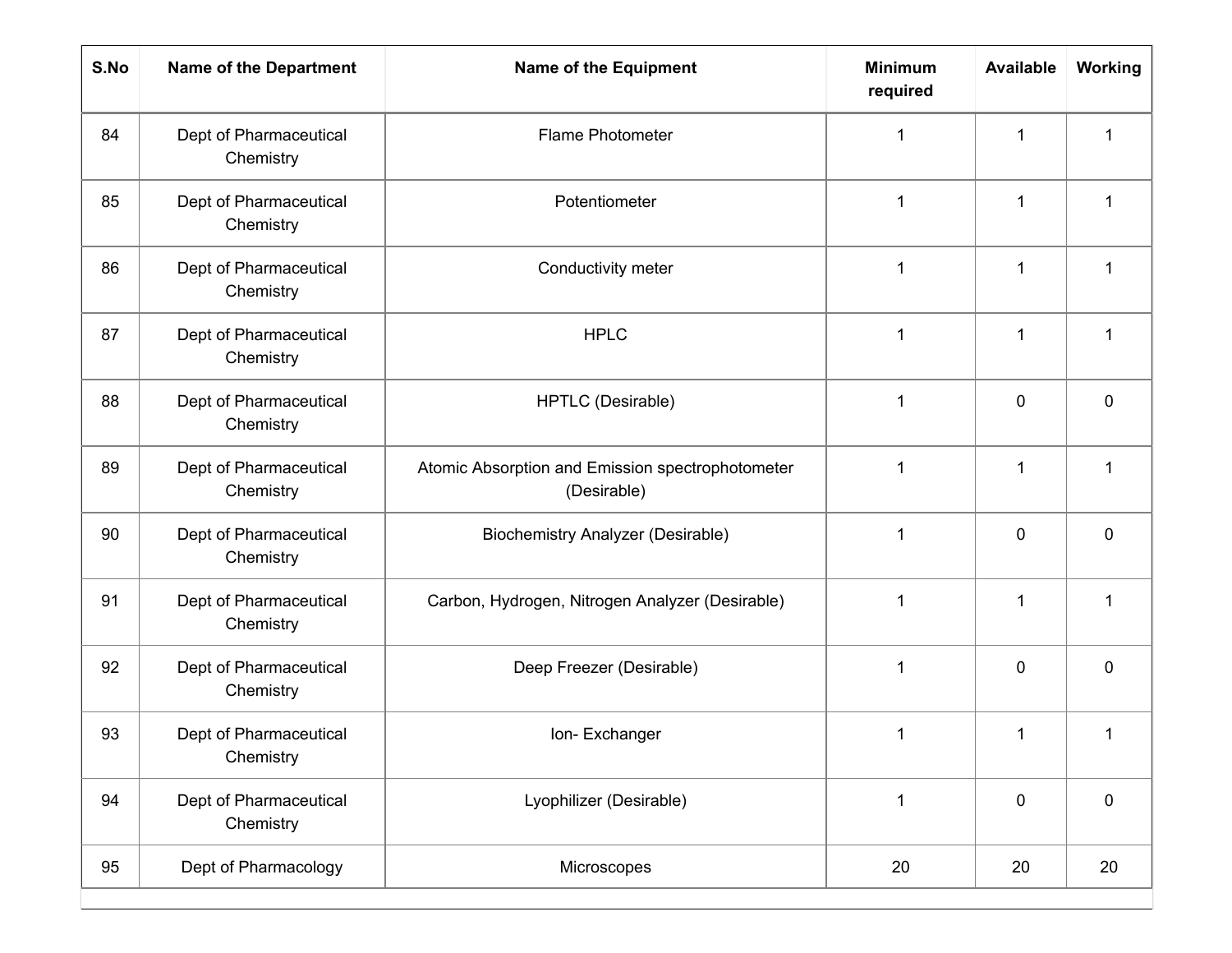| S.No | <b>Name of the Department</b> | <b>Name of the Equipment</b>               | <b>Minimum</b><br>required | <b>Available</b> | Working      |
|------|-------------------------------|--------------------------------------------|----------------------------|------------------|--------------|
| 96   | Dept of Pharmacology          | Haemocytometer with Micropipettes          | 20                         | 20               | 20           |
| 97   | Dept of Pharmacology          | Sahli's haemocytometer                     | 20                         | 20               | 20           |
| 98   | Dept of Pharmacology          | Hutchinson's spirometer                    | 1                          | $\mathbf{1}$     | 1            |
| 99   | Dept of Pharmacology          | Spygmomanometer                            | 10                         | 15               | 15           |
| 100  | Dept of Pharmacology          | Stethoscope                                | 10                         | 15               | 15           |
| 101  | Dept of Pharmacology          | Different Contraceptive Devices and Models | 1                          | 1                | $\mathbf 1$  |
| 102  | Dept of Pharmacology          | Pregnancy diagnosis kit                    | 1                          | $\mathbf{1}$     | 1            |
| 103  | Dept of Pharmacology          | Mercury thermometer                        | 10                         | 10               | 10           |
| 104  | Dept of Pharmacology          | Cell analyzer                              | 1                          | $\mathbf{1}$     | 1            |
| 105  | Dept of Pharmacology          | Permanent Slides for various tissues       | 1                          | 1                | 1            |
| 106  | Dept of Pharmacology          | Models for various organs                  | 1                          | 1                | 1            |
| 107  | Dept of Pharmacology          | Specimen for various organs and systems    | 1                          | 1                | 1            |
| 108  | Dept of Pharmacology          | Skeleton and bones                         | 1                          | 1                | 1            |
| 109  | Dept of Pharmacology          | Muscle electrodes                          | 1                          | $\mathbf 1$      | 1            |
| 110  | Dept of Pharmacology          | Lucas moist chamber                        |                            |                  |              |
| 111  | Dept of Pharmacology          | Myographic lever                           | $\mathbf{1}$               | $\mathbf 1$      | $\mathbf{1}$ |
| 112  | Dept of Pharmacology          | Stimulator                                 | $\mathbf{1}$               | $\mathbf 1$      | 1            |
| 113  | Dept of Pharmacology          | Centrifuge                                 | $\mathbf 1$                | $\mathbf 1$      | $\mathbf{1}$ |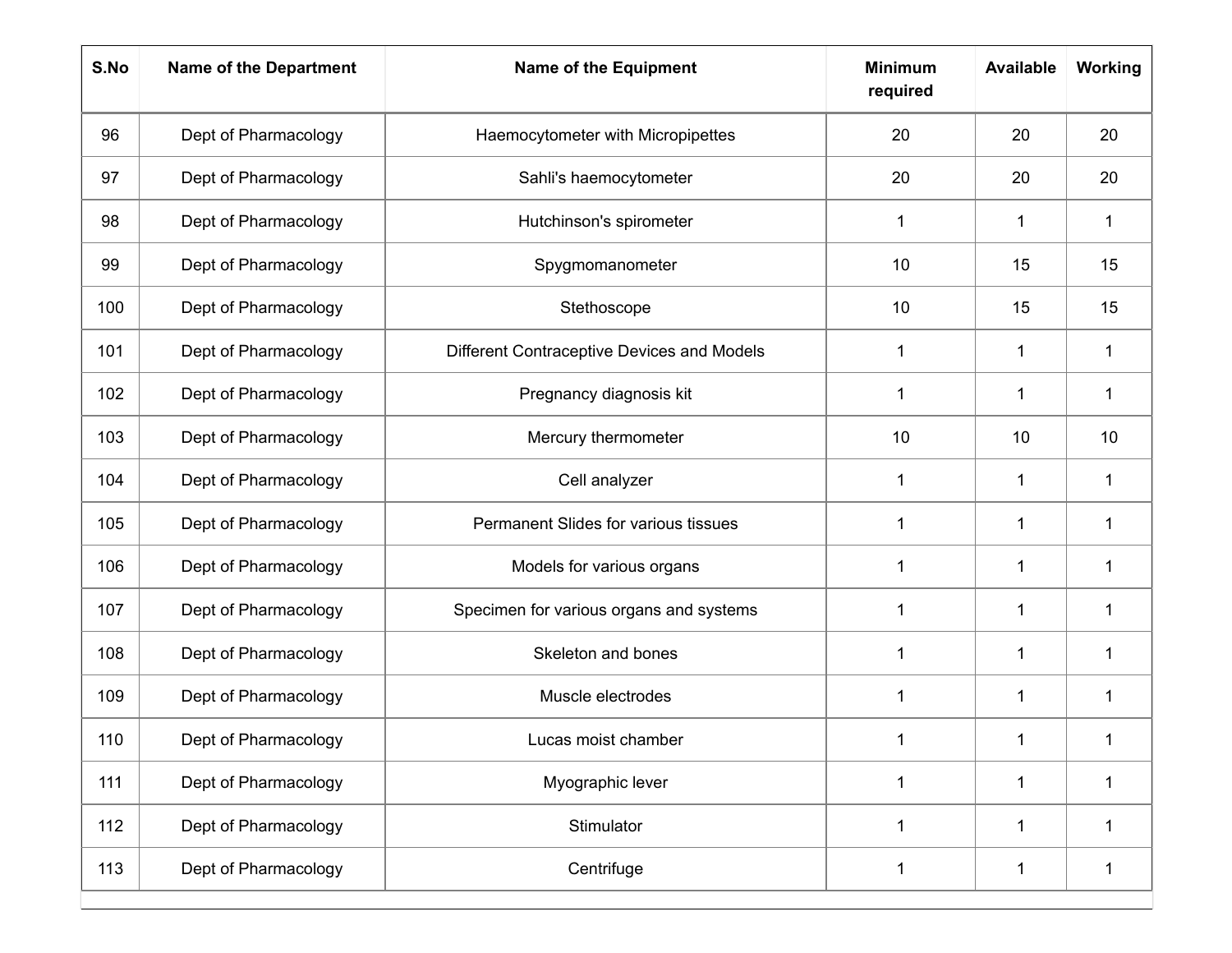| S.No | <b>Name of the Department</b> | <b>Name of the Equipment</b>                                  | <b>Minimum</b><br>required | <b>Available</b> | Working      |
|------|-------------------------------|---------------------------------------------------------------|----------------------------|------------------|--------------|
| 114  | Dept of Pharmacology          | Sherrington's kymograph machine / polyrite                    | 10                         | 10               | 10           |
| 115  | Dept of Pharmacology          | Sherrington drum                                              | 10                         | 10               | 10           |
| 116  | Dept of Pharmacology          | Perspex bath assembly (single unit)                           | 10                         | 10               | 10           |
| 117  | Dept of Pharmacology          | Aerators                                                      | 10                         | 10               | 10           |
| 118  | Dept of Pharmacology          | Software packages for experiment                              | 1                          | $\mathbf 1$      | $\mathbf{1}$ |
| 119  | Dept of Pharmacology          | Standard graph of various drug                                | Adequate                   | 10               | 10           |
| 120  | Dept of Pharmacology          | Actophotometer                                                | 1                          | $\mathbf{1}$     | 1            |
| 121  | Dept of Pharmacology          | Rotarod                                                       | 1                          | $\mathbf{1}$     | 1            |
| 122  | Dept of Pharmacology          | Pole climbing apparatus                                       | 1                          | $\mathbf{1}$     | 1            |
| 123  | Dept of Pharmacology          | Analgesiometer (eddy's hot plate and radiant heat<br>methods) | 1                          | 1                | 1            |
| 124  | Dept of Pharmacology          | Convulsiometer                                                | 1                          | $\mathbf{1}$     | 1            |
| 125  | Dept of Pharmacology          | Plethysmograph                                                | 1                          | 1                | 1            |
| 126  | Dept of Pharmacology          | Digital pH meter                                              | 1                          | $\mathbf{1}$     | 1            |
| 127  | Dept of Pharmacology          | Histamine chamber                                             | 1                          | 1                | 1            |
| 128  | Dept of Pharmacology          | Metabolic cage                                                | 1                          | $\mathbf 1$      | $\mathbf{1}$ |
| 129  | Dept of Pharmacology          | Dissection tray & boards                                      | 10                         | 10               | 10           |
| 130  | Dept of Pharmacology          | Stereotaxic apparatus                                         | $\mathbf{1}$               | $\mathbf 1$      | $\mathbf{1}$ |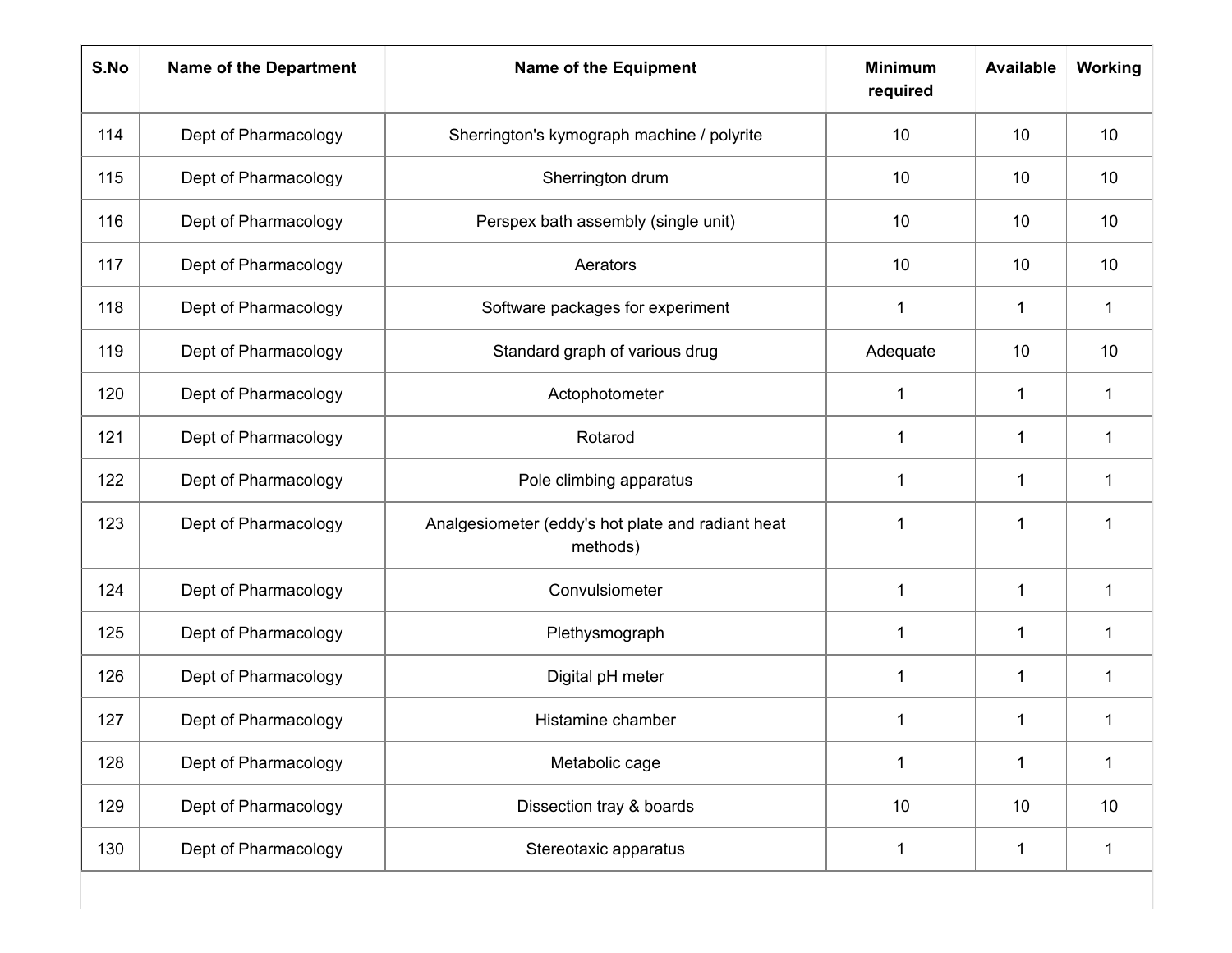| S.No | <b>Name of the Department</b> | <b>Name of the Equipment</b>                 | <b>Minimum</b><br>required | <b>Available</b> | <b>Working</b> |
|------|-------------------------------|----------------------------------------------|----------------------------|------------------|----------------|
| 131  | Dept of Pharmacology          | Digital glucometer                           | 1                          | $\mathbf{1}$     | $\mathbf{1}$   |
| 132  | Dept of Pharmacology          | Folin- wu tubes                              | 60                         | 60               | 60             |
| 133  | Dept of Pharmacology          | Hemostatic artery forceps                    | 10                         | 10               | 10             |
| 134  | Dept of Pharmacology          | Levers, cannula                              | 20                         | 20               | 20             |
| 135  | Dept of Pharmacology          | Hypodermic syringes & needles Size 15,24,26G | 20                         | 20               | 20             |
| 136  | Dept of Pharmacognosy         | <b>Compound Microscope</b>                   | 30                         | 30               | 30             |
| 137  | Dept of Pharmacognosy         | <b>Dissecting Microscope</b>                 | 30                         | 30               | 30             |
| 138  | Dept of Pharmacognosy         | Projection Microscope                        | $\overline{2}$             | $\overline{2}$   | $\overline{2}$ |
| 139  | Dept of Pharmacognosy         | <b>Binocular Microscope</b>                  | 1                          | $\mathbf{1}$     | $\mathbf{1}$   |
| 140  | Dept of Pharmacognosy         | Polarized Microscope                         | 1                          | 1                | $\mathbf{1}$   |
| 141  | Dept of Pharmacognosy         | Electronic Digital balance                   | $\overline{2}$             | $\overline{2}$   | $\overline{2}$ |
| 142  | Dept of Pharmacognosy         | Autoclave                                    | $\overline{2}$             | $\overline{2}$   | $\overline{2}$ |
| 143  | Dept of Pharmacognosy         | Hot air oven                                 | $\overline{2}$             | $\overline{2}$   | $\overline{2}$ |
| 144  | Dept of Pharmacognosy         | Refrigerator                                 | 1                          | $\mathbf 1$      | $\mathbf 1$    |
| 145  | Dept of Pharmacognosy         | Zone reader                                  | 1                          | 1                |                |
| 146  | Dept of Pharmacognosy         | Digital pH Meter                             | $\mathbf{1}$               | $\mathbf 1$      | 1              |
| 147  | Dept of Pharmacognosy         | Colorimeter                                  | 1                          | $\mathbf{1}$     | 1              |
| 148  | Dept of Pharmacognosy         | Sterility testing unit                       | 1                          | $\mathbf{1}$     | $\mathbf 1$    |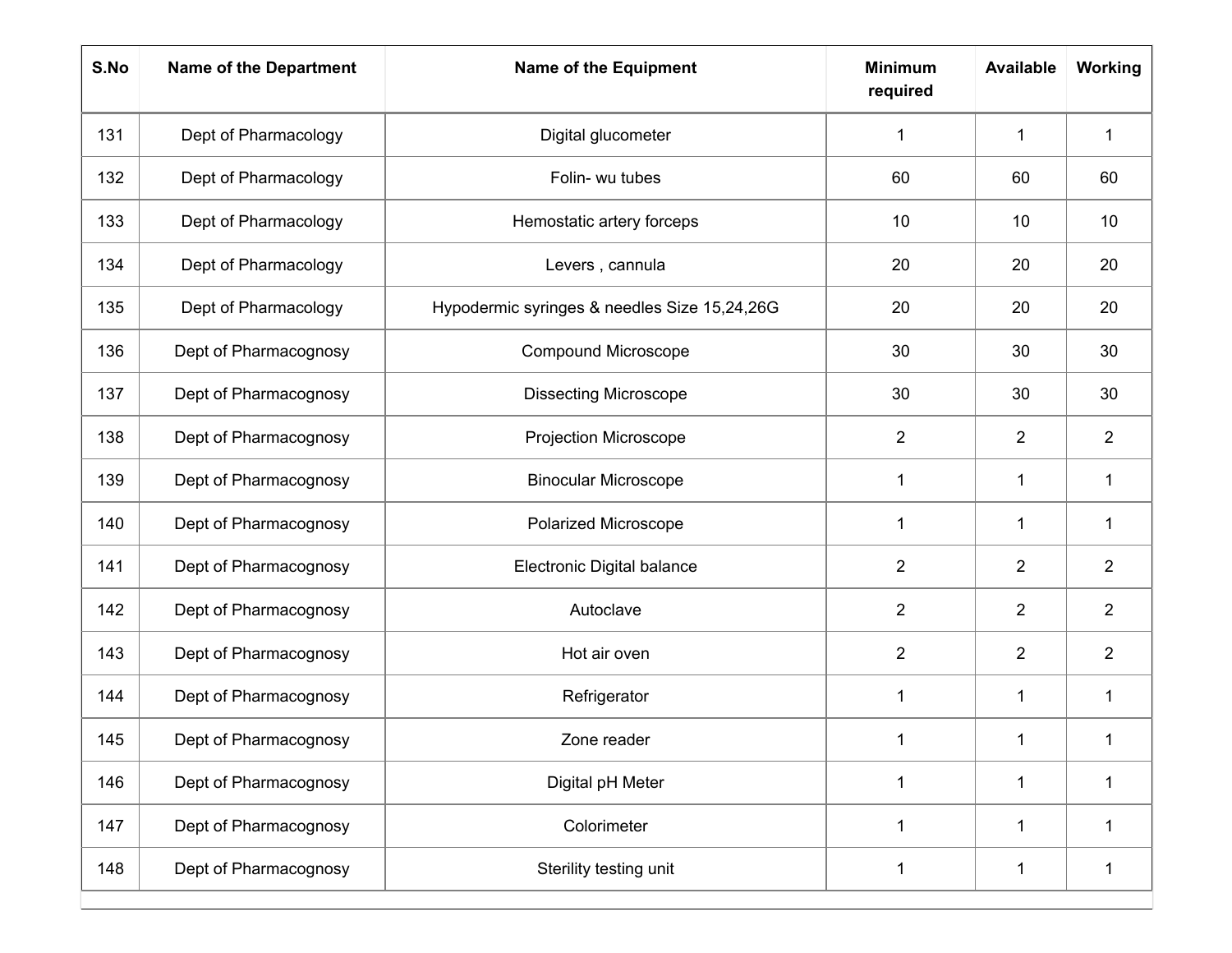| S.No | <b>Name of the Department</b> | <b>Name of the Equipment</b>          | <b>Minimum</b><br>required | <b>Available</b> | Working        |
|------|-------------------------------|---------------------------------------|----------------------------|------------------|----------------|
| 149  | Dept of Pharmacognosy         | Camera lucida                         | 20                         | 20               | 20             |
| 150  | Dept of Pharmacognosy         | Eye piece micrometer                  | 20                         | 20               | 20             |
| 151  | Dept of Pharmacognosy         | Stage micrometer                      | 20                         | 20               | 20             |
| 152  | Dept of Pharmacognosy         | Muffle furnace                        | 1                          | 1                | $\mathbf 1$    |
| 153  | Dept of Pharmacognosy         | Moisture balance                      | 1                          | $\mathbf{1}$     | $\mathbf{1}$   |
| 154  | Dept of Pharmacognosy         | <b>Heating Mantles-Small</b>          | 4                          | 4                | 4              |
| 155  | Dept of Pharmacognosy         | Vacuum pump                           | $\overline{2}$             | $\overline{2}$   | $\overline{2}$ |
| 156  | Dept of Pharmacognosy         | Micropipette single & Multi Channeled | $\overline{2}$             | $\overline{2}$   | $\overline{2}$ |
| 157  | Dept of Pharmacognosy         | Micro Centrifuge                      | 1                          | $\mathbf{1}$     | 1              |
| 158  | Dept of Pharmacognosy         | Electric water bath                   | 4                          | 4                | 4              |
| 159  | Dept of Pharmacognosy         | Hot plate                             | 4                          | 4                | 4              |
| 160  | Dept of Pharmacognosy         | Microtome rotary                      | 1                          | 1                | 1              |
| 161  | Dept of Pharmacognosy         | Mixer grinder                         | $\overline{2}$             | $\overline{2}$   | $\overline{2}$ |
| 162  | Dept of Pharmacognosy         | <b>UV Cabinet</b>                     | $\overline{2}$             | $\overline{2}$   | $\overline{2}$ |
| 163  | Dept of Pharmacognosy         | Water Distillation unit               | 1                          | 1                | 1              |
| 164  | Dept of Pharmacognosy         | Cutter Mill (Bark and seed grinder)   | $\mathbf{1}$               | $\mathbf 1$      | $\mathbf{1}$   |
| 165  | Dept of Pharmacognosy         | <b>Medicinal Plant Chart</b>          | Adequate                   | 15               | 15             |
| 166  | Dept of Pharmacognosy         | Models                                | Adequate                   | 10               | 10             |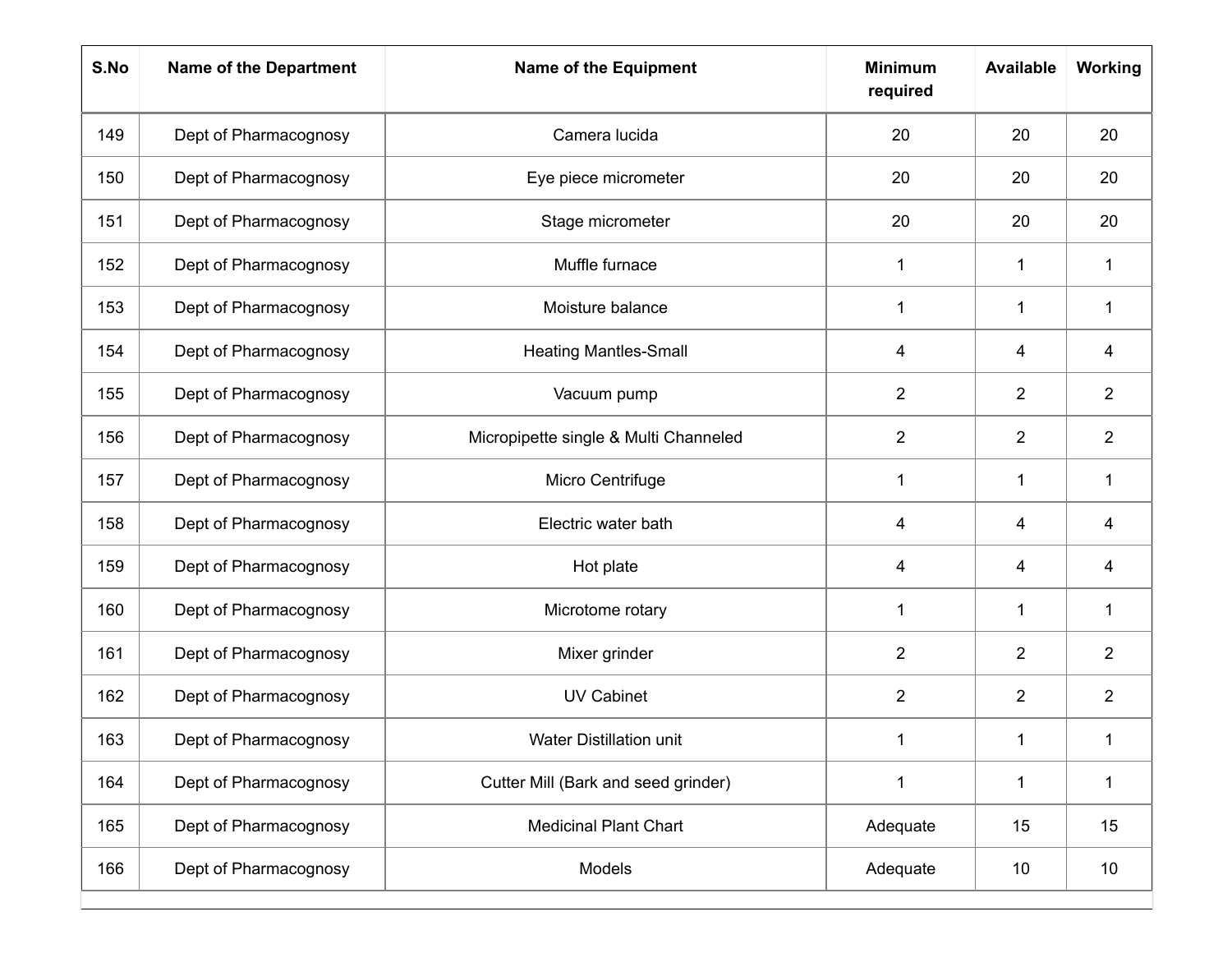| S.No | <b>Name of the Department</b> | <b>Name of the Equipment</b>                                    | <b>Minimum</b><br>required | <b>Available</b> | Working         |
|------|-------------------------------|-----------------------------------------------------------------|----------------------------|------------------|-----------------|
| 167  | Dept of Pharmacognosy         | <b>Permanent Slide</b>                                          | Adequate                   | 10               | 10 <sup>°</sup> |
| 168  | Dept of Pharmacognosy         | Sonicator                                                       | 1                          | 1                | 1               |
| 169  | Dept of Pharmacognosy         | Electrophoresis                                                 | $\mathbf 1$                | 1                | $\mathbf 1$     |
| 170  | Dept of Pharmacognosy         | Fermentor                                                       | 1                          | 1                | 1               |
| 171  | Dept of Pharmacognosy         | <b>Rotary Shaker</b>                                            | 1                          | 1                | $\mathbf 1$     |
| 172  | Dept of Pharmacy Practice     | Autoclave sterilizer                                            | 1                          | 1                | $\mathbf 1$     |
| 173  | Dept of Pharmacy Practice     | Hot air oven                                                    | 1                          | 1                | 1               |
| 174  | Dept of Pharmacy Practice     | Membrane filter                                                 | $\mathbf 1$                | 1                | $\mathbf 1$     |
| 175  | Dept of Pharmacy Practice     | Centrifuge                                                      | 1                          | 1                | $\mathbf 1$     |
| 176  | Dept of Pharmacy Practice     | <b>Filling Machine</b>                                          | 1                          | 1                | 1               |
| 177  | Dept of Pharmacy Practice     | <b>Sealing Machine</b>                                          | $\mathbf 1$                | 1                | $\mathbf 1$     |
| 178  | Dept of Pharmacy Practice     | Glucometer                                                      | $\mathbf 1$                | 1                | 1               |
| 179  | Dept of Pharmacy Practice     | Sintered glass funnel with complete filtering assemble          | Adequate                   | 5                | 5               |
| 180  | Dept of Pharmacy Practice     | Small disposable membrane filter for IV admixture<br>filtration | Adequate                   | 5                | 5               |
| 181  | Dept of Pharmacy Practice     | Vacuum pump                                                     | $\mathbf 1$                | 1                | $\mathbf 1$     |
| 182  | Dept of Pharmacy Practice     | Surgical dressing                                               | Adequate                   | $\overline{2}$   | $\overline{2}$  |
| 183  | Dept of Pharmacy Practice     | pH meter                                                        | 1                          | 1                | $\mathbf 1$     |